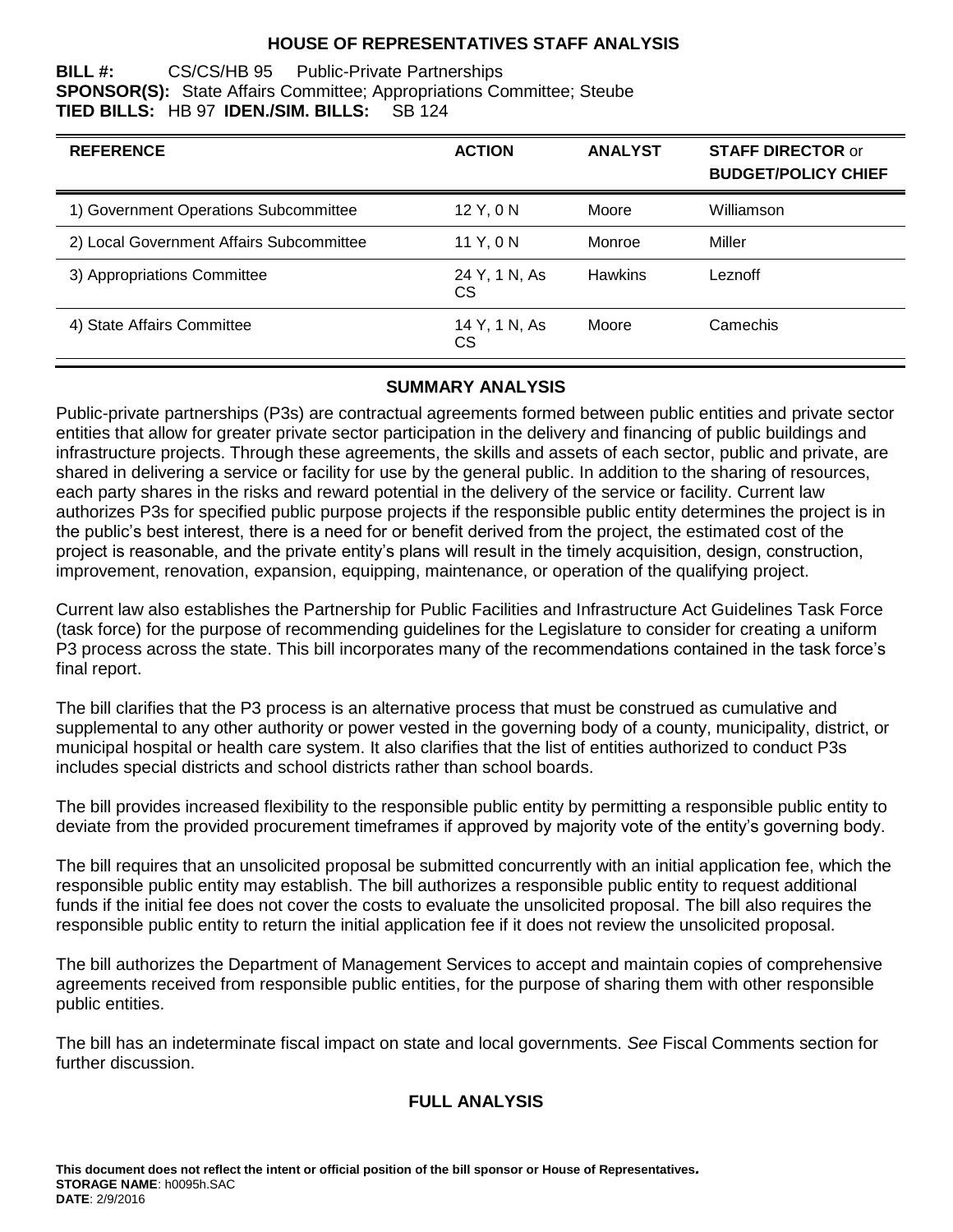### **I. SUBSTANTIVE ANALYSIS**

### A. EFFECT OF PROPOSED CHANGES:

#### **BACKGROUND**

Public-private partnerships (P3s) are contractual agreements formed between public entities and private sector entities that allow for greater private sector participation in the delivery and financing of public building and infrastructure projects.<sup>1</sup> Through these agreements, the skills and assets of each sector, public and private, are shared in delivering a service or facility for use by the general public. In addition to the sharing of resources, each party shares in the risks and reward potential in the delivery of the service or facility.<sup>2</sup>

### **Public-Private Partnerships Generally**

Section 287.05712, F.S., governs the procurement process for P3s for public purpose projects. It authorizes a responsible public entity to enter into a P3 for a specified qualifying project if the responsible public entity determines the project is in the public's best interest.<sup>3</sup>

Section 287.05712(1)(j), F.S., defines "responsible public entity" as a county, municipality, school board, or any other political subdivision of the state; a public body corporate and politic; or a regional entity that serves a public purpose and is authorized to develop or operate a qualifying project.

Section 287.05712(1)(i), F.S., defines "qualifying project" as:

- A facility or project that serves a public purpose, including, but not limited to, any ferry or mass transit facility, vehicle parking facility, airport or seaport facility, rail facility or project, fuel supply facility, oil or gas pipeline, medical or nursing care facility, recreational facility, sporting or cultural facility, or educational facility or other building or facility that is used or will be used by a public educational institution, or any other public facility or infrastructure that is used or will be used by the public at large or in support of an accepted public purpose or activity;
- An improvement, including equipment, of a building that will be principally used by a public entity or the public at large or that supports a service delivery system in the public sector;
- A water, wastewater, or surface water management facility or other related infrastructure; or
- For projects that involve a facility owned or operated by the governing board of a county, district, or municipal hospital or health care system, or projects that involve a facility owned or operated by a municipal electric utility, only those projects that the governing board designates as qualifying projects.

#### Procurement Procedures

Responsible public entities may receive unsolicited proposals or may solicit proposals for qualifying projects and may thereafter enter into a comprehensive agreement with a private entity for the building, upgrading, operation, ownership, or financing of facilities.<sup>4</sup> Responsible public entities may establish a reasonable application fee for the submission of unsolicited proposals. The fee must be sufficient to pay the costs of evaluating the proposals.<sup>5</sup>

Unsolicited proposals from private entities must be accompanied by the following material and information, unless waived by the responsible public entity:

- A description of the qualifying project, including the conceptual design of the facilities or a conceptual plan for the provision of services, and a schedule for the initiation and completion of the qualifying project.
- A description of the method by which the private entity proposes to secure the necessary property interests that are required for the qualifying project.

 $\overline{a}$ 

 $5$  Section 287.05712(4)(a), F.S.

**STORAGE NAME**: h0095h.SAC **PAGE: 2 DATE**: 2/9/2016

<sup>&</sup>lt;sup>1</sup> See Federal Highway Administration, United States Department of Transportation, Innovative Program Delivery, P3 Defined, http://www.fhwa.dot.gov/ipd/p3/defined/index.htm (last visited Sept. 23, 2015).

 $^2$  *Id*. 3

Section 287.05712(4)(d), F.S.

<sup>4</sup> Section 287.05712(4), F.S.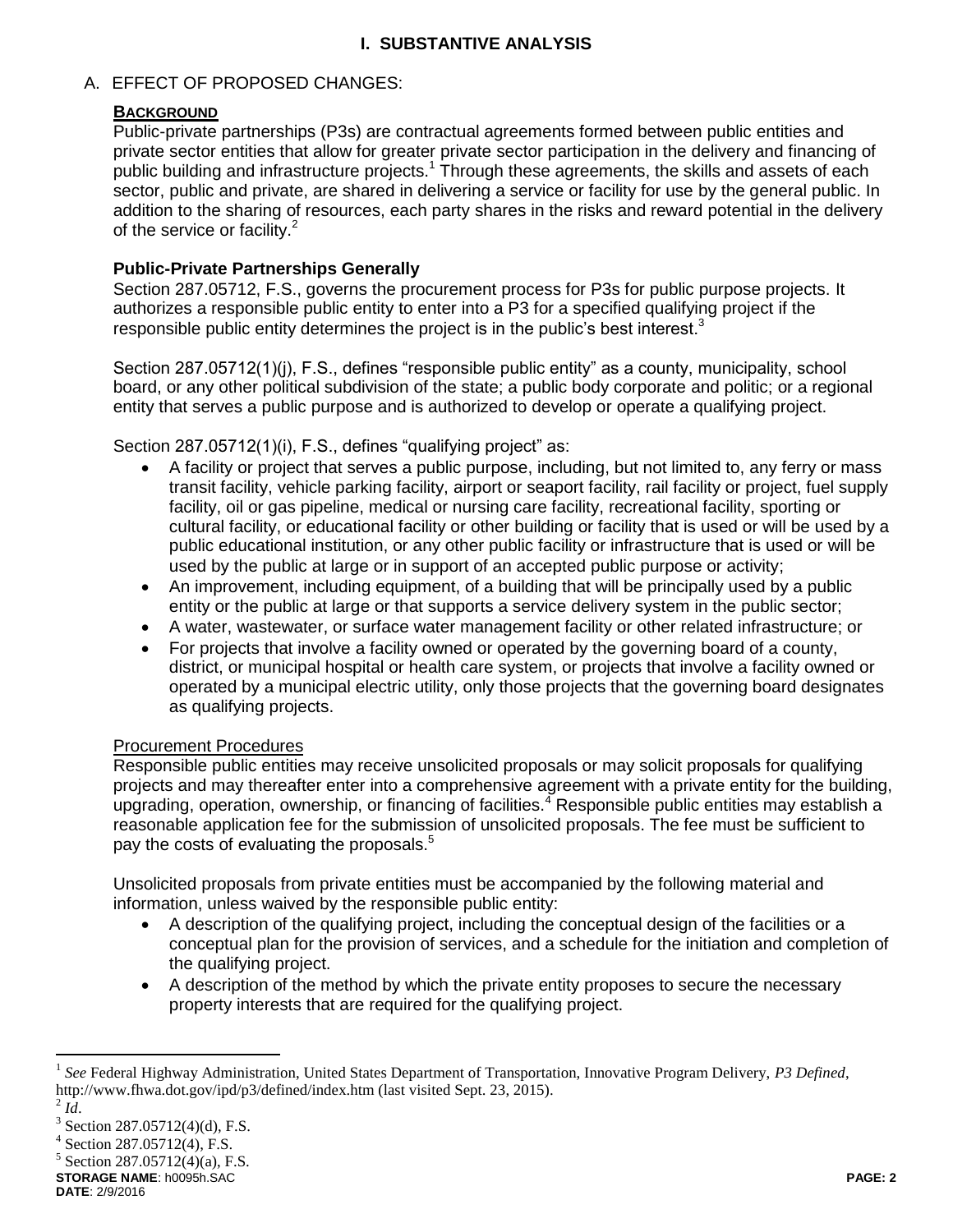- A description of the private entity's general plans for financing the qualifying project, including the sources of the private entity's funds and identification of any dedicated revenue source or proposed debt or equity investment on behalf of the private entity.
- The name and address of a person who may be contacted for further information concerning the proposal.
- The proposed user fees, lease payments, or other service payments over the term of a comprehensive agreement, and the methodology for and circumstances that would allow changes to the user fees, lease payments, and other service payments over time.
- Any additional material or information the responsible public entity reasonably requests.<sup>6</sup>

If the responsible public entity receives an unsolicited proposal and intends to enter into a P3 agreement for the qualifying project, the responsible public entity must publish a notice in the Florida Administrative Register (FAR) and a newspaper of general circulation at least once a week for two weeks stating the entity has received a proposal and will accept other proposals for the same project.<sup>7</sup> The responsible public entity must establish a timeframe within which to accept other proposals that is at least 21 days, but not more than 120 days, after the initial date of publication.<sup>8</sup>

After the period for accepting proposals has expired, the responsible public entity must rank the proposals received in order of preference.<sup>9</sup> Next, the responsible public entity may begin negotiations for a comprehensive agreement with the highest-ranked firm. If negotiations with the highest-ranked firm are unsuccessful, the responsible public entity may terminate the negotiations and begin negotiations with each subsequent-ranked firm in order of preference.<sup>10</sup> The responsible public entity may reject all proposals at any point in the process.<sup>11</sup>

The responsible public entity may charge a reasonable fee to cover the costs of processing, reviewing, and evaluating the requests, including, but not limited to, reasonable attorney fees and fees for financial and technical advisors or consultants and for other necessary advisors or consultants.<sup>12</sup>

The responsible public entity may approve a qualifying project if:

- There is a public need for or benefit derived from the project that the private entity proposes as the qualifying project.
- The estimated cost of the qualifying project is reasonable in relation to similar facilities.
- The private entity's plans will result in the timely acquisition, design, construction, improvement, renovation, expansion, equipping, maintenance, or operation of the qualifying project.<sup>13</sup>

#### Notice to Affected Local Jurisdictions

A responsible public entity must notify each affected local jurisdiction when considering a proposal for a qualifying project by furnishing a copy of the proposal to each affected local jurisdiction.<sup>14</sup> The affected local jurisdictions may, within 60 days, submit written comments to the responsible public entity.<sup>15</sup> The responsible public entity must consider the comments submitted by the affected local jurisdiction before entering into a comprehensive agreement with a private entity.<sup>16</sup> In addition, a responsible public entity must mail a copy of the notice that is published in the FAR to each local government in the affected area.<sup>17</sup>

 $\overline{a}$ 

- <sup>10</sup> *Id.*
- <sup>11</sup> *Id.*

<sup>16</sup> *Id.*

**STORAGE NAME**: h0095h.SAC **PAGE: 3** <sup>17</sup> Section 287.05712(4)(b), F.S.

<sup>6</sup> Section 287.05712(5), F.S.

<sup>&</sup>lt;sup>7</sup> Section 287.05712(4)(b), F.S.

<sup>8</sup> *Id.*

 $9^9$  Section 287.05712(6)(c), F.S.

<sup>12</sup> Section 287.05712(6)(f), F.S.

<sup>13</sup> Section 287.05712(6)(e), F.S.

 $14$  Section 287.05712(7)(a), F.S.

<sup>&</sup>lt;sup>15</sup> Section 287.05712(7)(b), F.S.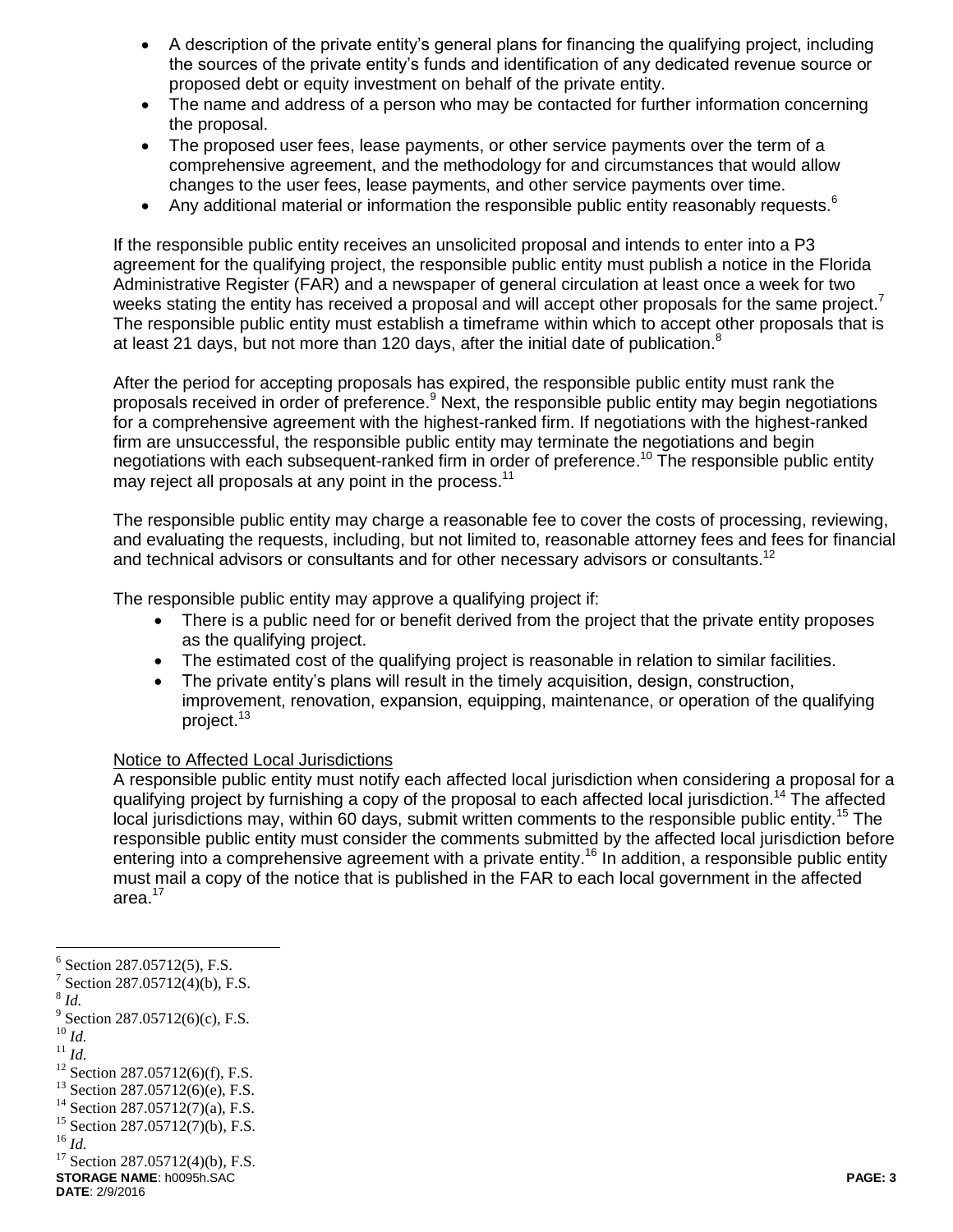### **Agreements**

### *Interim Agreement*

Before entering into a comprehensive agreement, the responsible public entity may enter into an interim agreement with the private entity, which does not obligate the responsible public entity to enter into a comprehensive agreement.<sup>18</sup> Interim agreements must be limited to provisions that:

- Authorize the private entity to commence activities for which it may be compensated related to the proposed qualifying project.
- Establish the process and timing of the negotiation of the comprehensive agreement.
- Contain any other provision related to any aspect of the development or operation of a qualifying project.<sup>19</sup>

### *Comprehensive Agreement*

The responsible public entity and private entity must enter into a comprehensive agreement prior to developing or operating a qualifying project.<sup>20</sup> The comprehensive agreement must provide for:

- Delivery of performance and payment bonds, letters of credit, or other security in connection with the development or operation of the qualifying project.
- Review of plans and specifications for the project by the responsible public entity. This does not require the private entity to complete the design of the project prior to executing the comprehensive agreement.
- Inspection of the qualifying project by the responsible public entity.
- Maintenance of a policy or policies of public liability insurance.
- Monitoring the maintenance practices of the private entity to ensure the qualifying project is properly maintained.
- Filing of financial statements on a periodic basis.
- Procedures governing the rights and responsibilities of the responsible public entity and private entity in the event of a termination of the comprehensive agreement or a material default.
- User fees, lease payments, or service payments as may be established.
- Duties of the private entity, including the terms and conditions that the responsible public entity determines serve the public purpose of the qualifying project. $21$

The comprehensive agreement may include the following:

- An agreement by the responsible public entity to make grants or loans to the private entity from amounts received from the federal, state, or local government or an agency or instrumentality thereof.
- A provision under which each entity agrees to provide notice of default and cure rights for the benefit of the other entity.
- A provision that terminates the authority and duties of the private entity and dedicates the qualifying project to the responsible public entity.<sup>22</sup>

#### Fees

The comprehensive agreement may authorize the private entity to impose fees to members of the public for use of the facility. $23$ 

### Financing

Section 287.05712(11), F.S., authorizes the use of multiple financing options for P3s. The options include the private entity obtaining private-source financing, the responsible public entity lending funds to the private entity, or the use of other innovative finance techniques associated with P3s.

<sup>19</sup> *Id.*

 $18$  Section 287.05712(8), F.S.

 $^{20}$  Section 287.05712(9)(a), F.S.  $^{21}$  *Id.* 

<sup>22</sup> Section 287.05712(9)(b), F.S.  $23$  Section 287.05712(10), F.S.

**STORAGE NAME**: h0095h.SAC **PAGE: 4**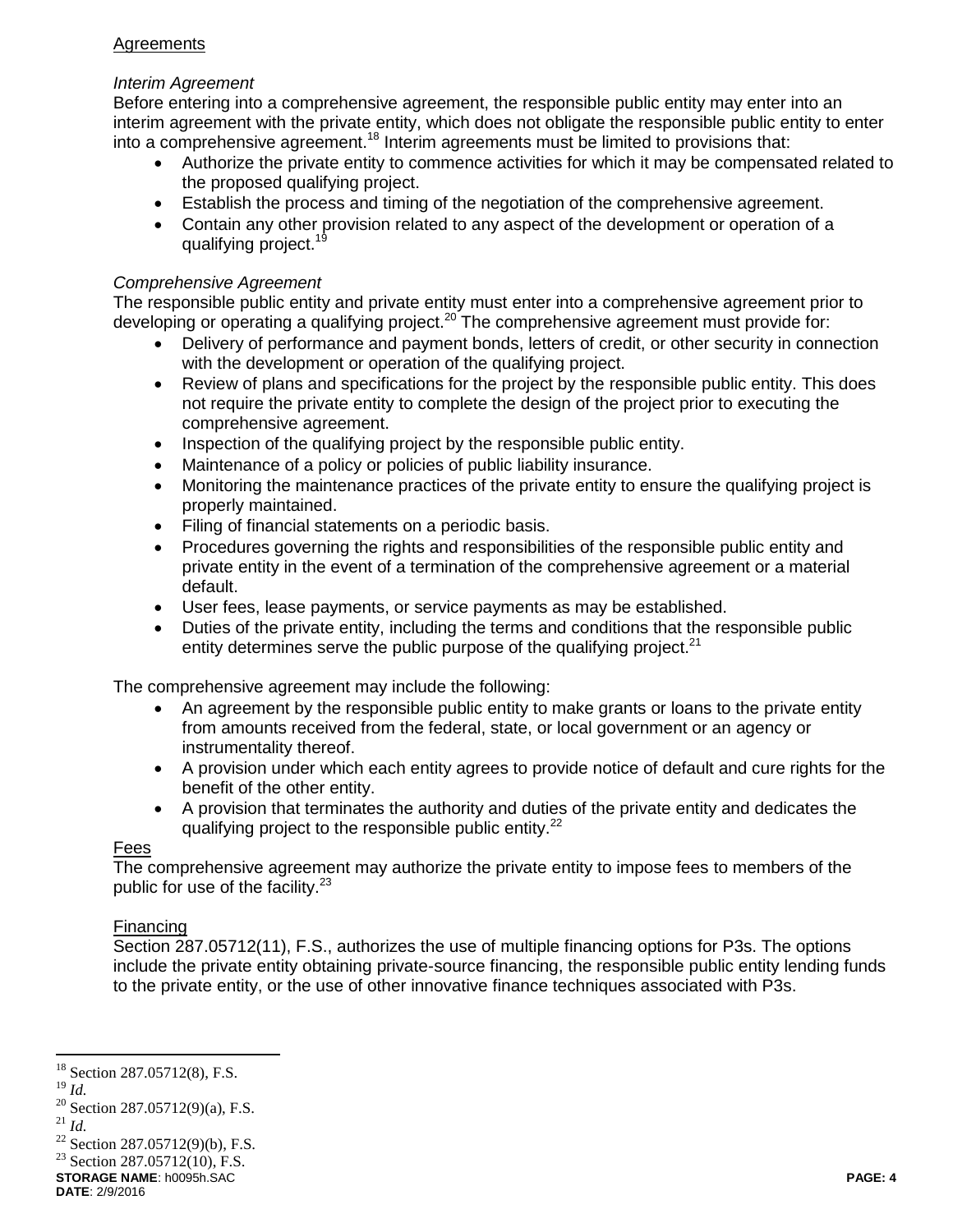### Powers and Duties of the Private Entity

The private entity must develop, operate, and maintain the qualifying project in accordance with the comprehensive agreement. The private entity must cooperate with the responsible public entity in making best efforts to establish interconnection between the qualifying project and other facilities and infrastructure. The private entity must comply with the terms of the comprehensive agreement and any other lease or contract.<sup>24</sup>

### Expiration or Termination of Agreements

Upon the expiration or termination of a comprehensive agreement, the responsible public entity may use revenues from the qualifying project to pay the current operation and maintenance costs of the qualifying project. If the private entity materially defaults, the compensation that is otherwise due to the private entity is payable to satisfy all financial obligations to investors and lenders on the qualifying project in the same way that is provided in the comprehensive agreement or any other agreement involving the qualifying project, if the costs of operating and maintaining the project are paid in the normal course. The full faith and credit of the responsible public entity may not be pledged to secure the financing of the private entity. $25$ 

### Partnership for Public Facilities and Infrastructure Act Guidelines Task Force

Section 287.05712(3), F.S., creates the Partnership for Public Facilities and Infrastructure Act Guidelines Task Force (task force). The task force was created to recommend guidelines for the Legislature to consider for purposes of creating a uniform P3 process across the state.<sup>26</sup> The sevenmember task force was comprised of the Secretary of the Department of Management Services (department) and six members appointed by the Governor who represented the county government, municipal government, district school board, and business community.<sup>27</sup> The department provided administrative and technical support to the task force.<sup>28</sup>

In July 2014, the task force completed its duties and submitted a final report of its recommendations.<sup>29</sup> The task force was terminated on December 31, 2014.<sup>30</sup>

### **Public-Private Partnerships for State Universities**

Section 1013.171, F.S., authorizes a state university board of trustees to enter into P3s for the construction of facilities and accommodations necessary and desirable to serve the needs and purposes of the university. The Board of Governors has promulgated guidelines for the universities to use in reviewing and approving these P3s.<sup>31</sup>

#### **EFFECT OF PROPOSED CHANGES**

This bill incorporates many of the recommendations contained in the task force report, which include best practice recommendations as well as recommendations relating to needed clarification of s. 287.05712, F.S., which may facilitate the implementation of P3s.

### **Responsible Public Entity Definition**

The bill clarifies that the definition of "responsible public entity" includes special districts and school districts, rather than school boards.<sup>32</sup>

<sup>&</sup>lt;sup>24</sup> Section 287.05712(12)(a), F.S.

<sup>25</sup> Section 287.05712(13), F.S.

<sup>&</sup>lt;sup>26</sup> Section 287.05712(3)(a), F.S.

<sup>&</sup>lt;sup>27</sup> Section 287.05712(3)(b), F.S.

<sup>28</sup> Section 287.05712(3)(c), F.S.

<sup>&</sup>lt;sup>29</sup> The task force report can be found online at:

http://www.dms.myflorida.com/agency\_administration/communications/partnership\_for\_public\_facilities\_infrastructure\_act (last visited Sept. 23, 2015).

<sup>30</sup> Section 287.05712(3)(f), F.S.

<sup>31</sup> State University System of Florida Board of Governors, *Public-Private Partnership Guidelines*, *available at*

http://www.flbog.edu/documents\_regulations/guidelines/Public-Private%20Partnership%20Guidelines.pdf.

**STORAGE NAME**: h0095h.SAC **PAGE: 5** <sup>32</sup> The task force recommended amending the definition of "responsible public entity" to reference school district, rather than board, as the district is the unit that provides public primary education. It also recommended clarifying that the definition includes both special districts and the Florida College System. *Id.* at 18.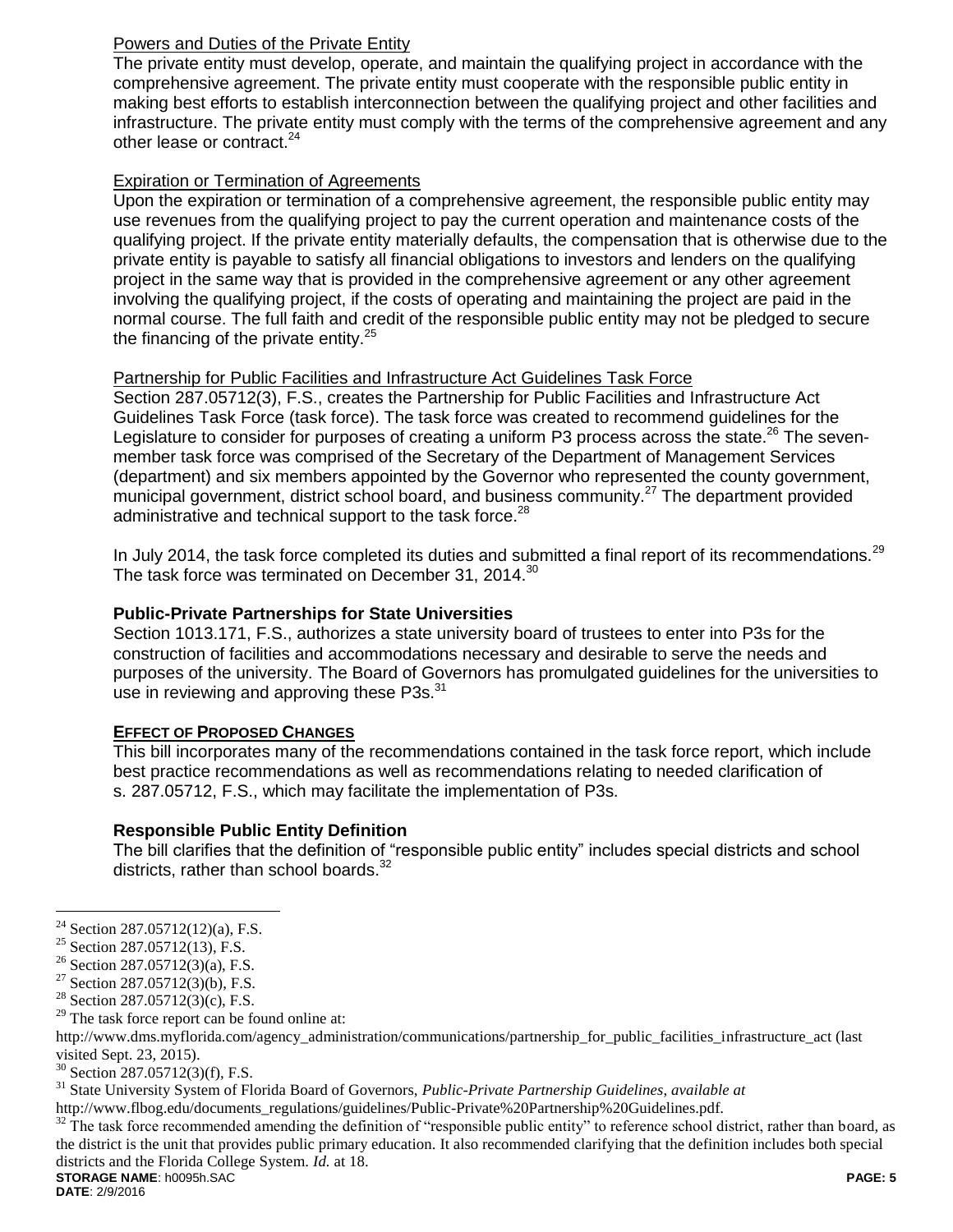### **Task Force**

The bill deletes the task force provisions, as the task force was terminated on December 31, 2014.

### **Application Fee**

The bill provides that when a private entity submits an unsolicited proposal, the private entity must concurrently submit the initial application fee. The application fee must be paid by cash, cashier's check, or other noncancelable instrument. The bill provides that if the initial fee, as determined by the responsible public entity, is not sufficient to cover the costs associated with evaluating the unsolicited proposal, the responsible public entity must request in writing the additional amount required. If the private entity fails to pay the additional amount requested within 30 days of the notice, the responsible public entity may stop reviewing the proposal. The bill requires the responsible public entity to return the application fee if the responsible public entity does not evaluate the unsolicited proposal. $33$ 

### **Unsolicited Proposals**

The bill requires a responsible public entity that evaluates an unsolicited proposal involving architecture, engineering, or landscape architecture to require an architect, an engineer, or a landscape architect licensed in the state to review and evaluate the design and construction proposed by the initial or subsequent proposers to ensure that certain standards are met. The licensed professional who reviews and evaluates the unsolicited proposal must be retained to advise the responsible public entity through completion of the design and construction of the project.

#### **Solicitation Timeframes**

The bill provides flexibility to the responsible public entity for accepting proposals if an alternative timeframe is approved by majority vote of the entity's governing body.<sup>34</sup>

### **Design Criteria Package**

The bill requires a responsible public entity that solicits proposals for a project that includes design work to include in the solicitation a design criteria package prepared by a licensed architect, engineer, or landscape architect. The design criteria package must provide reasonably specific criteria for the project. The licensed design professional who prepares the design criteria package must be retained to advise the responsible public entity through completion of the design and construction of the project.

#### **School Projects**

The bill removes the provision that requires a school board to obtain the approval of the local governing body. $35$ 

#### **Ownership by the Responsible Public Entity**

The bill clarifies that the project will be owned by the responsible public entity upon expiration of the comprehensive agreement, rather than solely upon completion or termination of the agreement.<sup>36</sup>

#### **Pricing or Financial Terms**

The bill clarifies that any pricing or financial terms included in an unsolicited proposal must be specific as to when the pricing or terms expire.<sup>37</sup>

### **Notice to Affected Local Jurisdictions**

The bill deletes the requirement that a responsible public entity notify each affected local jurisdiction of an unsolicited proposal by furnishing a copy of the proposal to each affected local jurisdiction when

<sup>&</sup>lt;sup>33</sup> The task force recommended amending the fee provisions to ensure that the fees were related to actual, reasonable costs associated with reviewing an unsolicited proposal and not revenue generation. *Id.* at 9.

<sup>&</sup>lt;sup>34</sup> The task force determined that increased flexibility may be necessary when dealing with complex proposals to ensure sufficient time is allowed for the receipt of competing proposals. *Id.* at 7.

<sup>&</sup>lt;sup>35</sup> The task force recommended striking this provision because school boards are not subject to governance by a local governing body. *Id.* at 18.

<sup>36</sup> This change was recommended by the task force. *Id.* at 13-14.

<sup>37</sup> This change was recommended by the task force. *Id*. at 7.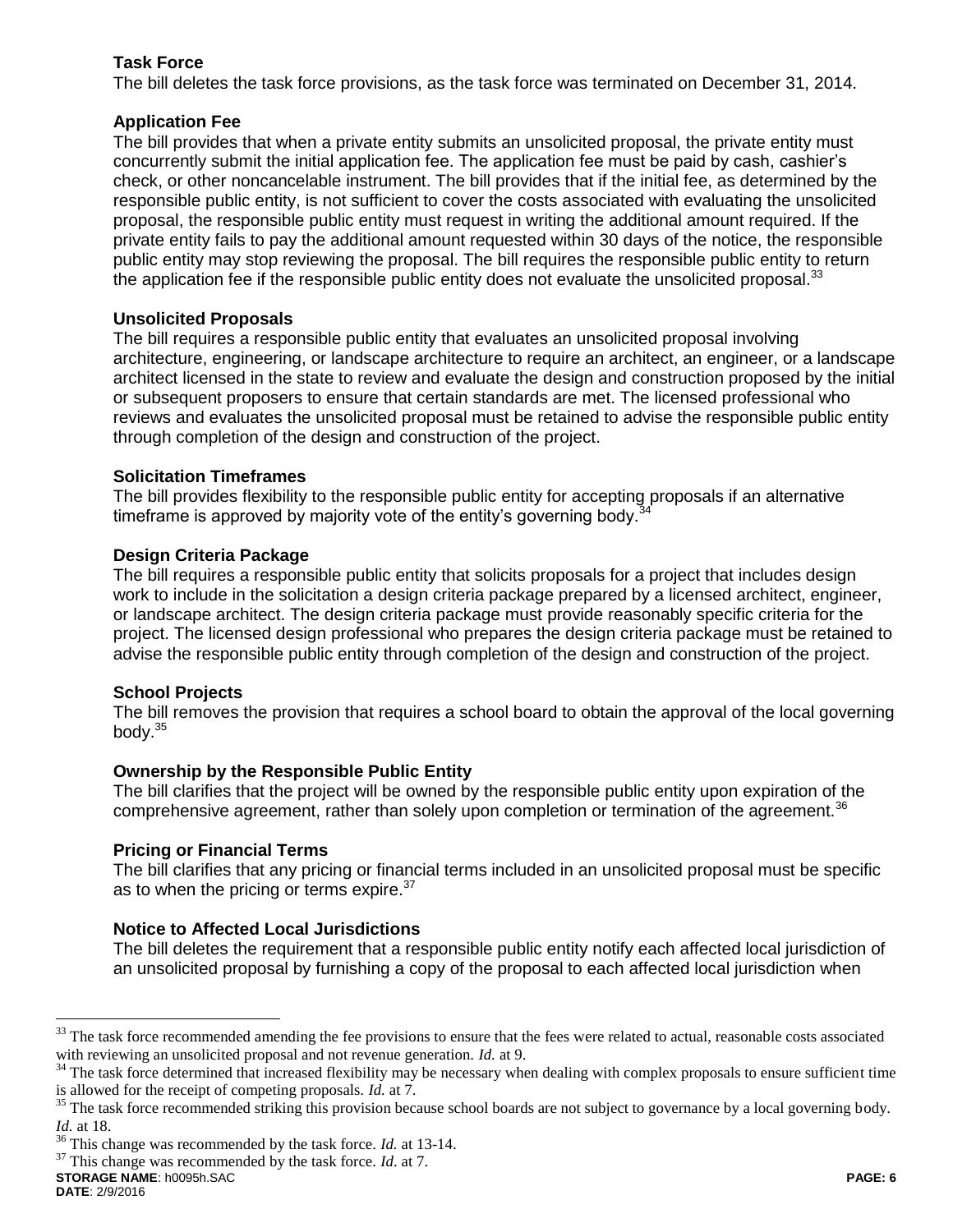considering it.<sup>38</sup> The responsible public entity must still provide each affected local jurisdiction a copy of the notice published in the FAR concerning solicitations for a qualifying project.

### **Financing**

The bill clarifies that a financing agreement may not require the responsible public entity to secure financing by a mortgage on, or security interest in, the real or tangible personal property of the responsible public entity in a manner that could result in the loss of the fee ownership of the property by the responsible public entity.<sup>39</sup>

The bill also deletes a provision that requires the responsible public entity to appropriate on a priority basis a contractual payment obligation from the government fund from which the qualifying project will be funded.<sup>40</sup> The provision raised concerns regarding infringement upon a responsible public entity's appropriation powers.

#### **Department of Management Services**

The bill provides that the department may accept and maintain copies of comprehensive agreements received from responsible public entities for the purpose of sharing the comprehensive agreements with other responsible public entities.<sup>41</sup> Responsible public entities are not required to provide copies to the department; however, if a responsible public entity provides a copy, the responsible public entity must first redact any confidential or exempt information from the comprehensive agreement.

#### **Construction**

The bill clarifies that the P3 process must be construed as cumulative and supplemental to any other authority or power vested in the governing body of a county, municipality, district, or municipal hospital or health care system. The bill provides that the P3 process is an alternative method that may be used, but that the process does not limit a county, municipality, district, or other political subdivision of the state in the acquisition, design, or construction of a public project pursuant to other statutory or constitutional authority.<sup>42</sup>

#### **Miscellaneous**

The bill transfers and renumbers s. 287.05712, F.S., as s. 255.065, F.S., because chapter 255, F.S., relates to procurement of construction services and P3s are primarily construction-related projects.

The bill also makes other changes to provide for the consistent use of terminology and to provide clarity.

#### B. SECTION DIRECTORY:

Section 1. transfers, renumbers, and amends s. 287.05712, F.S., relating to public-private partnerships.

Section 2. provides an effective date of July 1, 2016.

### **II. FISCAL ANALYSIS & ECONOMIC IMPACT STATEMENT**

#### A. FISCAL IMPACT ON STATE GOVERNMENT:

1. Revenues:

**STORAGE NAME**: h0095h.SAC **PAGE: 7**  $42$  The report discussed the need for flexibility in the creation of P3s and noted that clarification is needed to ensure that the process is considered supplemental and alternative to any other applicable statutory authority. *Id*. at 19.

The report provided a discussion on the notice that is already provided to affected local jurisdictions through the permitting process and stated a mandatory P3 notice process could delay project timelines. *Id.* at 12.

<sup>39</sup> This change was recommended by the task force. *Id.* at 20.

<sup>&</sup>lt;sup>40</sup> The report recommended the current provision regarding the appropriating of funds be revised, not deleted. *Id.* at 14-15. Even though the report recommended that the Legislature consider specifically authorizing the State University System to utilize P3s as a project delivery method, it does not specifically address the applicability of an appropriations requirement to universities. *Id.* at 16. <sup>41</sup> The report recommended authorizing a state agency to provide assistance to responsible public entities concerning P3s. *Id.* at 11.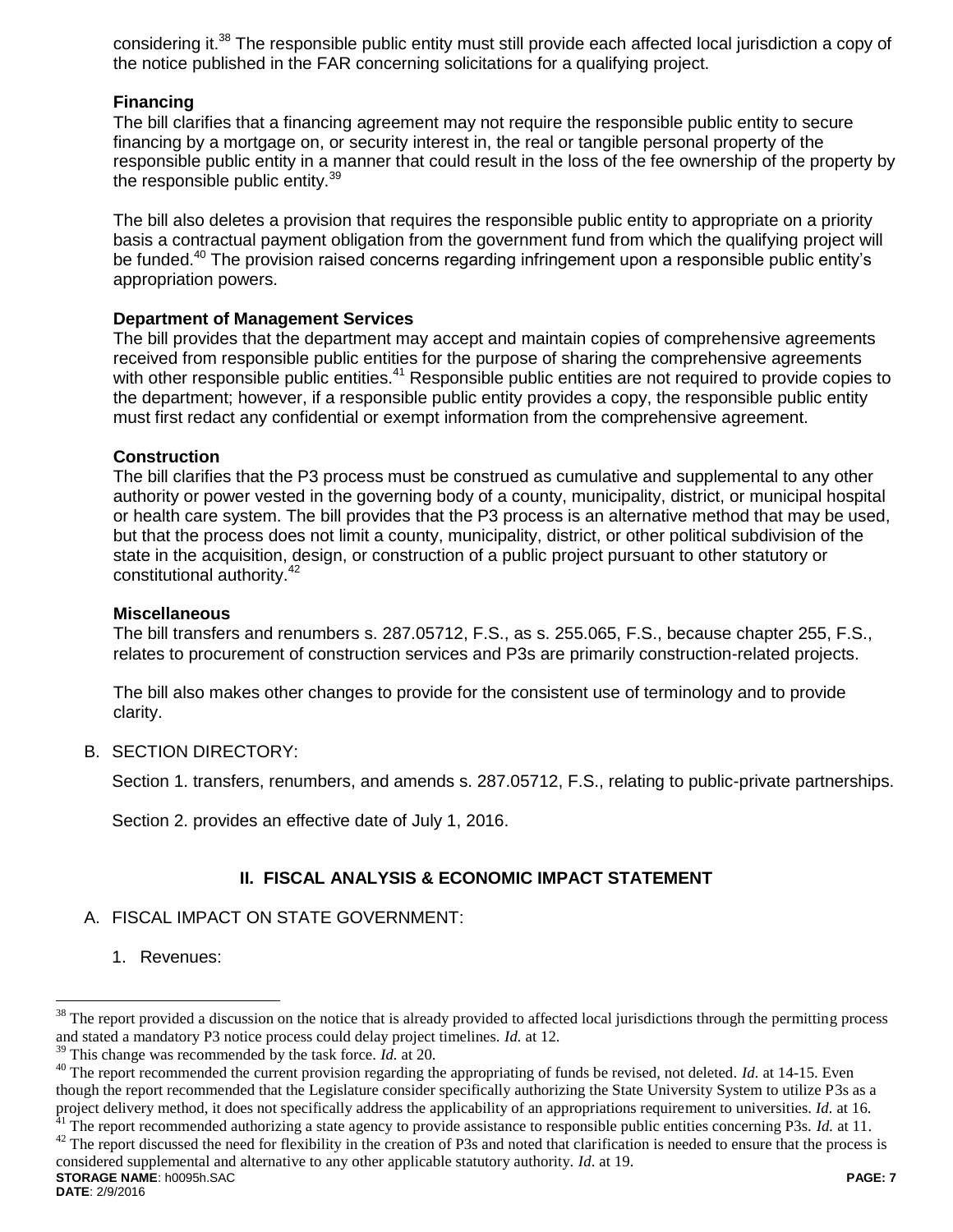*See* Fiscal Comments.

2. Expenditures:

*See* Fiscal Comments.

- B. FISCAL IMPACT ON LOCAL GOVERNMENTS:
	- 1. Revenues:

*See* Fiscal Comments.

2. Expenditures:

*See* Fiscal Comments.

C. DIRECT ECONOMIC IMPACT ON PRIVATE SECTOR:

The bill may provide for more opportunities for the private sector to enter into contracts for construction services with local governments.

D. FISCAL COMMENTS:

The bill will have an insignificant negative fiscal impact on the Department of Management Services for the purpose of receiving comprehensive agreements and acting as a depository for such comprehensive agreements. According to the department, the costs should be absorbed within current resources.<sup>43</sup>

The bill has an indeterminate fiscal impact on local governments that enter into P3s. State and local government expenditures would be based on currently unidentified P3s.

## **III. COMMENTS**

## A. CONSTITUTIONAL ISSUES:

1. Applicability of Municipality/County Mandates Provision:

Not applicable. This bill does not appear to require counties or municipalities to spend funds or take action requiring the expenditure of funds; reduce the authority that counties or municipalities have to raise revenues in the aggregate; or reduce the percentage of state tax shared with counties or municipalities.

2. Other:

None.

B. RULE-MAKING AUTHORITY:

Additional rulemaking authority does not appear necessary to implement the provisions of the bill.

C. DRAFTING ISSUES OR OTHER COMMENTS:

None.

# **IV. AMENDMENTS/ COMMITTEE SUBSTITUTE CHANGES**

On January 27, 2016, the Appropriations Committee adopted an amendment that removed state universities and Florida College System institutions from the definition of "responsible public entity."

**STORAGE NAME**: h0095h.SAC **PAGE: 8 DATE**: 2/9/2016 43 <sup>43</sup> Department of Management Services, Agency Analysis of House Bill 63, p. 5 (Feb. 11, 2015) (on file with the Government Operations Subcommittee). The provision of HB 95 authorizing the department to accept and maintain copies of comprehensive agreements from responsible public entities was also included in HB 63 from the 2015 Session.